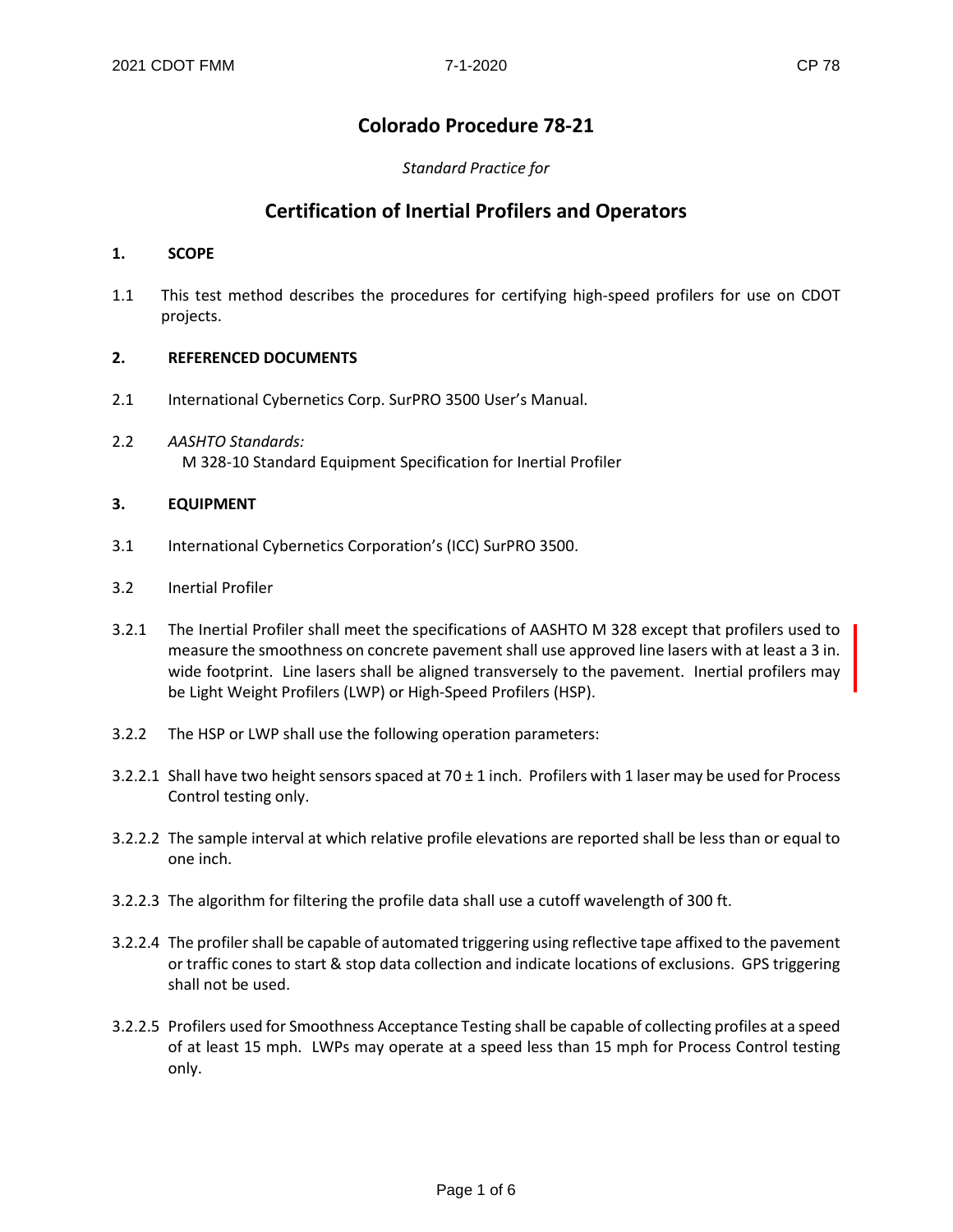# **4. OPERATOR CERTIFICATION**

- 4.1 Operators shall attend the CDOT Profiler Operator Certification. The CDOT Profiler Operator Certification will include the following:
- 4.1.1 A course on the CDOT smoothness specification and basic profiler operations.
- 4.1.1.1 Pass a written test on the CDOT smoothness specification with a score of at least 80%.
- 4.1.2 The operator will demonstrate proficiency in the operation of his profiler by successfully demonstrating the following:
	- Height sensor calibration checks. (CDOT garage)
	- Accelerometer calibration checks (CDOT garage)
	- Distance calibration
	- Bounce test. (CDOT garage)
	- Setting triggering and collecting a profile with the triggering.
	- Data submittal
- 4.2 The CDOT Profiler Operator Certification will expire on June 30th of the following year.

#### **5. REFERENCE SITE SELECTION**

- 5.1 The Department will select a site to perform the Profiler Certification with the following requirements:
- 5.1.1 Shall be relatively straight, level, and smooth.
- 5.1.2 Shall have a sufficient distance for two consecutive 0.1-mile sections and sufficient distance to | safely start & stop with a 300 ft. lead-in.
- 5.1.3 The 0.1-mile sections shall have an average IRI value between 30 & 90 in/mile.
- 5.1.4 Shall be on a surface where the surface texture will have a minimal impact on data collection.
- 5.1.5 Shall be free of cracks in the traveled wheel paths.
- 5.1.6 Shall be on a relatively stable base with minimal traffic.

#### **6. REFERENCE VALUE DETERMINATION**

- 6.1 The device for determining the reference values shall be an ICC SurPRO 3500.
- 6.2 The reference site will be painted with a dot at least every 10 feet in the wheel paths.
- 6.3 The reference device will perform one closed-loop and two open loop data collection runs for | each wheel path in the intended direction of travel.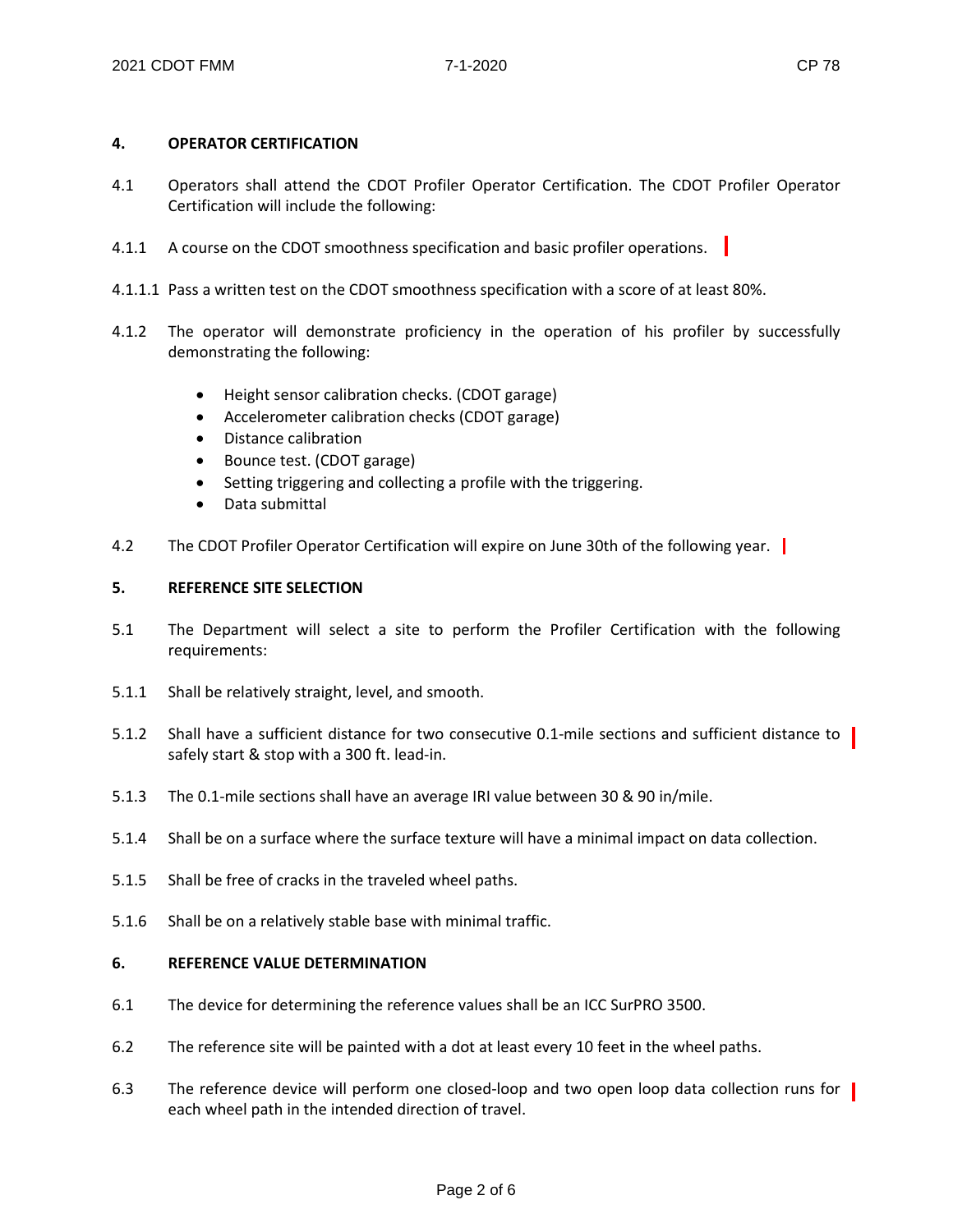- 6.4 ProVAL will be used to determine the cross-correlation value for the closed-loop run in each wheel path. A minimum cross-correlation value of 0.95 will be required to accept each wheel path.
- 6.5 If the cross-correlation values for a wheel path are less than 0.95 it shall be retested according to Subsection 6.3.
- 6.6 The profile from one of the three reference runs for each 0.1-mile section for each wheel path will be used as the reference values for the certification. These values will not be shared with the participants.

## **7. PROFILER CERTIFICATION PROCEDURE**

- 7.1 Before the profilers start collecting certification data, the profiler's subsystems shall pass the manufacturer's calibrations checks for the height sensor, accelerometer, and bounce test. These checks will be performed at the CDOT Central Lab.
- 7.2 Before the profilers start collecting certification data, the profiler's distance measuring instrument shall be calibrated following the manufacturer's procedures using the distance calibration site at the profiler certification site.
- 7.3 The operator shall install the triggers appropriate for their profiler's triggering system at the beginning and end of the certification course if the already installed triggers do not trigger their profiler. GPS triggering shall not be allowed.
- 7.4 The operator shall collect twelve profiles in the intended direction of travel at a minimum speed of at least 15 MPH.
- 7.5 The operator shall provide the Department the raw data files and data files that can be opened in ProVAL (ERD or PPF).
- 7.6 Data files for the twelve profiles shall be submitted to the Department on a thumb drive immediately after the completion of the twelve profiles. The media may not be returned to the operator.
- 7.6.1 Filenames shall be in the following format: COMPANY NAME\_Run\_XX.PPF(or ERD)
- 7.7 The data files will be analyzed by the Department.

# **8. ACCEPTANCE DETERMINATION**

8.1 Repeatability of the profiler will be evaluated using ProVAL. ProVAL will determine the crosscorrelation value for the 1<sup>st</sup> 10 profiles in each wheel path. A minimum cross-correlation value of 0.92 will be required to pass.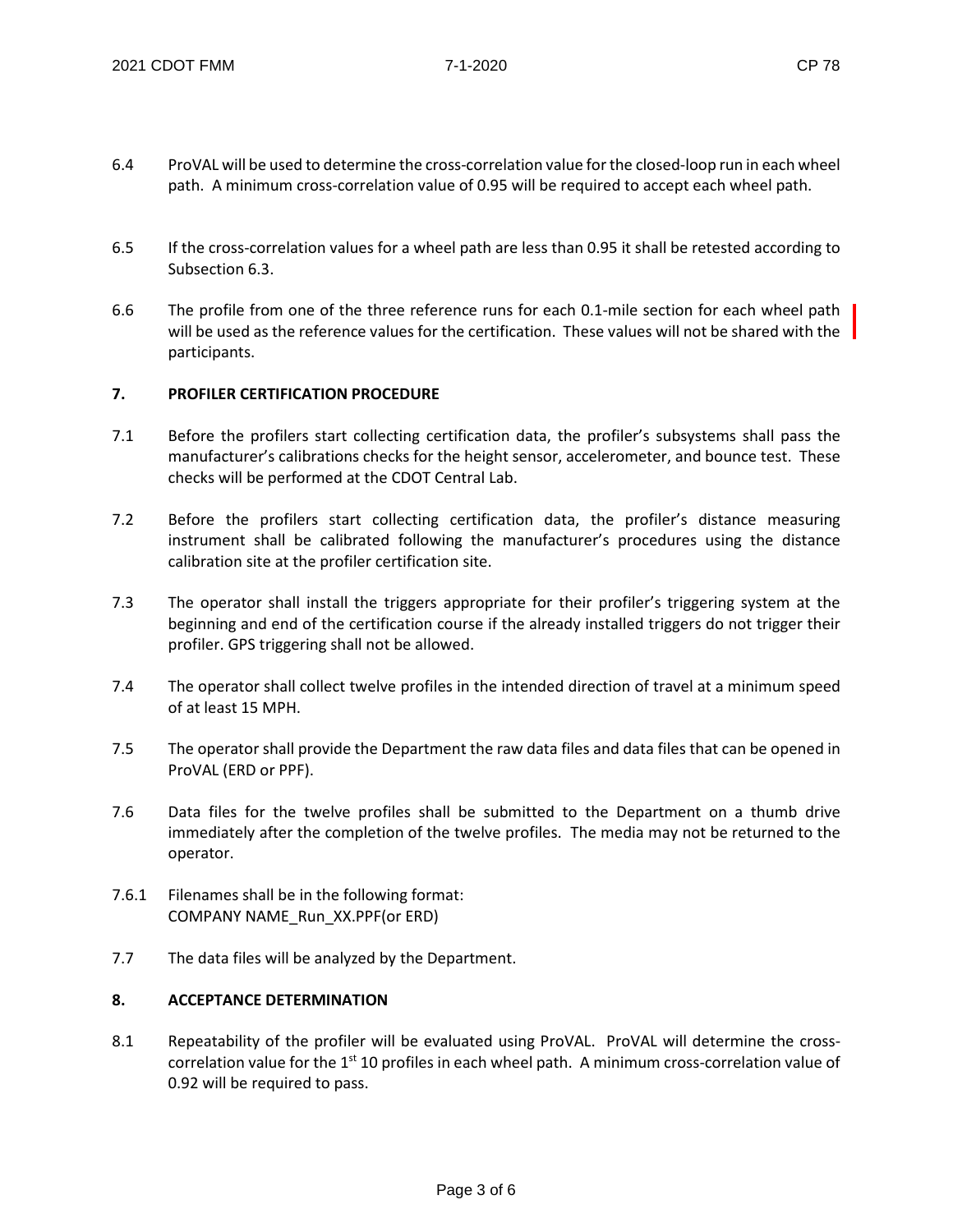8.2 Accuracy of the profiler will be evaluated using ProVAL. Each of the 10 profiles will be compared to the reference profile for each wheel path. The accuracy score for each profile in each wheel path will be averaged. Both wheel paths shall have an average accuracy score of at least 0.90.

NOTE 1: Details of the procedures for evaluation of profiles for repeatability and accuracy are detailed in AASHTO M 328

- 8.3 Passing the repeatability and accuracy requirements is required to pass the certification criteria.
- 8.4 If the criteria in Section 8.1 or 8.2 are not met, then the  $11<sup>th</sup>$  profile will be substituted for the  $1<sup>st</sup>$ profile, and the analysis will be re-run.
- 8.5 If the analysis in Section 8.4 does not meet the criteria in Section 8.1 or 8.2, the 11<sup>th</sup> and 12<sup>th</sup> profile will be substituted for the  $1<sup>st</sup>$  and  $2<sup>nd</sup>$  profile and the analysis will be re-run.
- 8.6 If the analysis in Section 8.5 does not meet the criteria in Section 8.1 or 8.2; the profiler's subsystems will need to be rechecked and 12 new profiles collected according to Section 7.
- 8.7 A profiler will only be allowed 2 trials. Profilers that fail to meet the certification criteria shall require repair and/or maintenance from the manufacturer. The profiler will not be allowed to attempt certification until a written statement describing the maintenance or repairs is submitted to the Department. This shall also include documentation that the profiler can pass the repeatability requirement.

## **9. CERTIFICATION**

- 9.1 After a profiler is determined to be acceptable, a Certificate will be issued listing:
	- Profiler serial number
	- Profiler VIN #
	- Profiler Make & Model
	- Height sensor serial numbers
	- Accelerometer serial numbers
	- Certification Date
	- Expiration Date
- 9.2 The certification will expire on June 30th of the following year.
- 9.3 A list of certified profilers and operators is posted on CDOT's web at <https://www.codot.gov/business/designsupport/matgeo/pave-smooth-testing>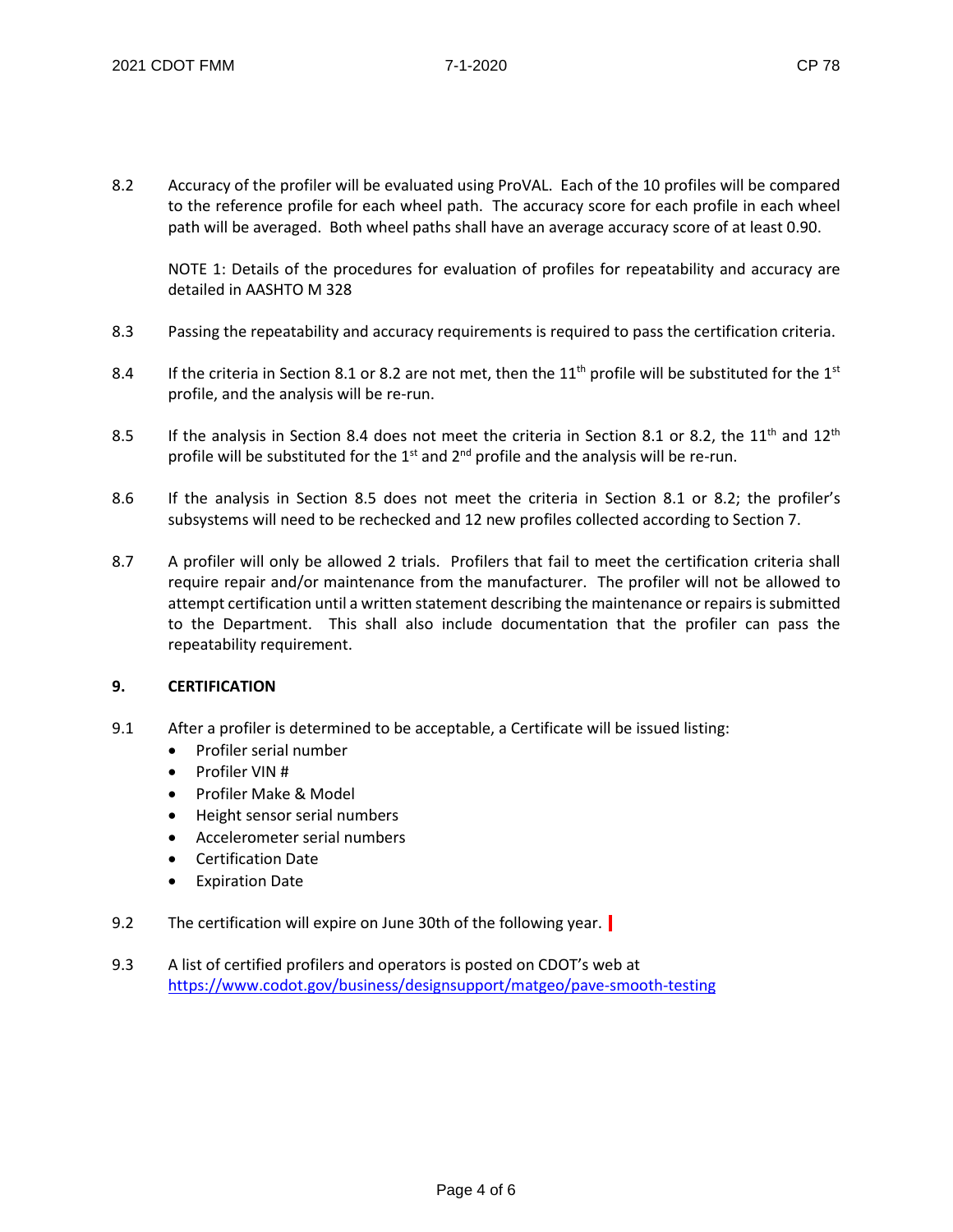#### **10. SUSPENSION OF CERTIFICATION**

**Note 2**: This Section is used when a Contractor's profiler fails to meet the Smoothness Verification Testing acceptance criteria.

- 10.1 The Contractor's profiler shall collect three profiles at a site chosen by the Department. The site will meet the requirements of Section 5.
- 10.2 CDOT profiler will collect three profiles at the site.
- 10.3 The data files for the three profiles shall be submitted to the CDOT in a thumb drive. The media will not be returned to the Contractor.
- 10.4 The Department will determine an average MRI for each 0.1-mile section using the Department's profiler's results.
- 10.5 The Contractor's Profiler's results will be compared to the Department's results.
- 10.6 The Contractor's Profiler will retain its certification if the average MRI for each 0.1-mile section does not vary from the Department's MRI values by more than 6.0 in/mile.
- 10.7 If the Contractor's profiler fails to meet the criteria in Subsection 10.6, the Contractor's profiler will be allowed to collect three additional profiles and then it will be re-evaluated.
- 10.8 If the Contractor's profiler fails to meet the criteria in Subsection 10.6 a second time, the Contractor's profiler's Certification will be suspended.
- 10.9 The Contractor's profiler shall be repaired and/or adjusted/calibrated by the manufacturer.
- 10.10 If the Contractor wants to have his profiler recertified after repairs have been made before the next annual certification, all costs associated with the recertification shall be borne by the Contractor.